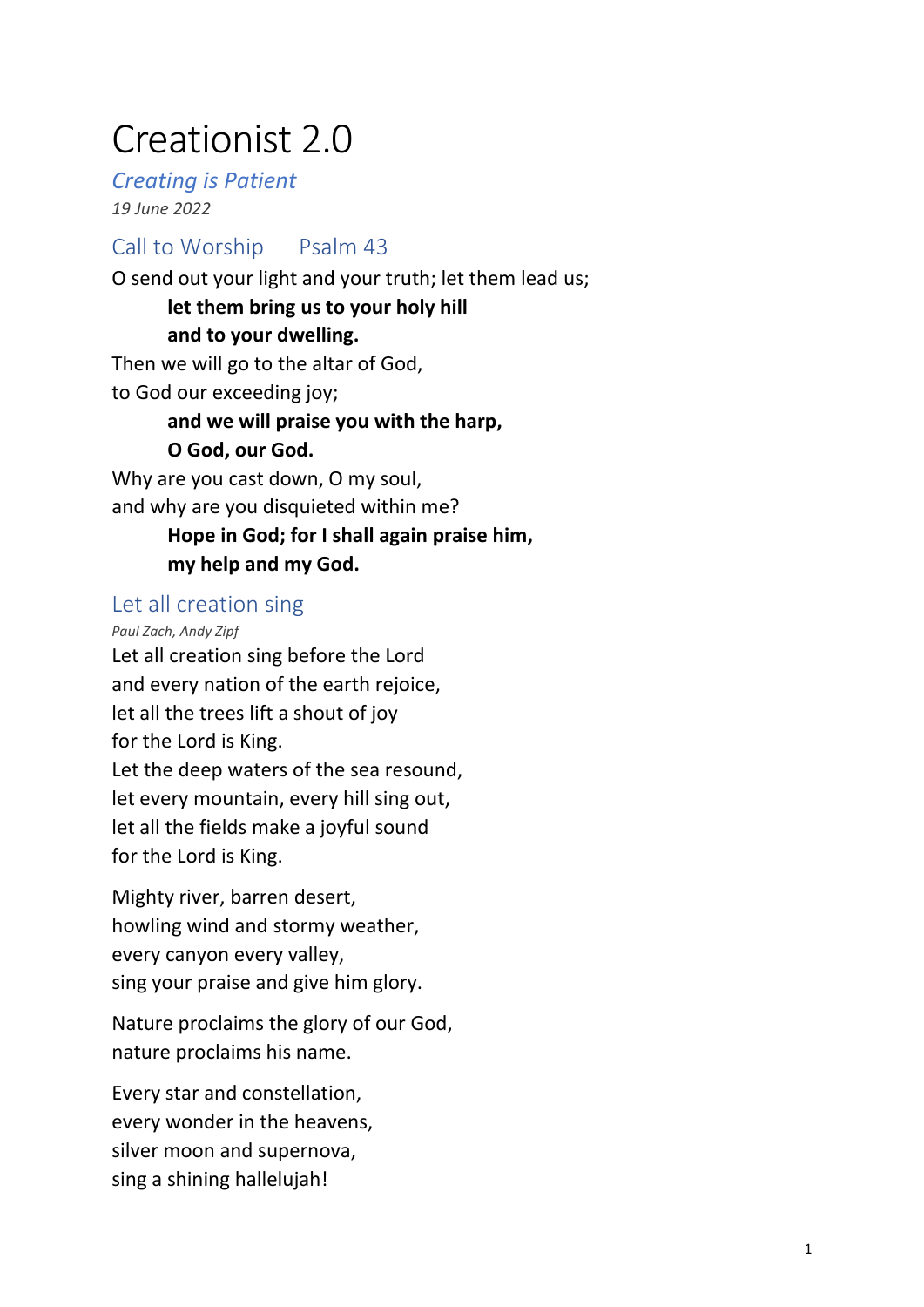Honey bees and weeping willows, grizzly bears and armadillos, every narwhal and sea otter, every son and every daughter.

La la la la la la la - All the earth, praise the Lord La la la la la la la - All the earth, praise the Lord

#### Prayer of Adoration and Confession

*http://www.bruceprewer.com/DocC/C41sun12.htm*

Most wonderful God, although the immense universe cannot contain your glory, you come to us not as a stranger but as a friend.

Please speak each of our names today, that we may be called away from the burble of the world which threatens to swamp our true identity.

Name each of us, so that we may truly know ourselves and take responsibility for our own lives and live boldly and lovingly. Through Christ our Lord. Amen!

True confession is not often an easy or comfortable thing. Sometimes God needs to discomfort or hurt us so we might be healed.

Most faithful God, we admit to you and to each other that our deeds rarely match our good intentions, nor do our intentions measure up to our creeds

We have named you as Abba, Father, yet we do not live like your gracious children.

We have named Christ as Saviour but have not consistently lived like the redeemed.

We have named you the ever present Holy Spirit, but often we live as though you were at the other end of the universe.

Please continue to have mercy on us. Forgive us from our all dallying or rebelling. Recall us to our faith and let that faith penetrate deep within the factory of our goals and motives, that from the depths of our being we may be inspired to love and serve you.

For Christ's sake. Amen!

God can be utterly trusted.

If God through Christ says that our sins are forgiven, then they certainly are! The saving grace of the Lord Jesus Christ is with us all. Amen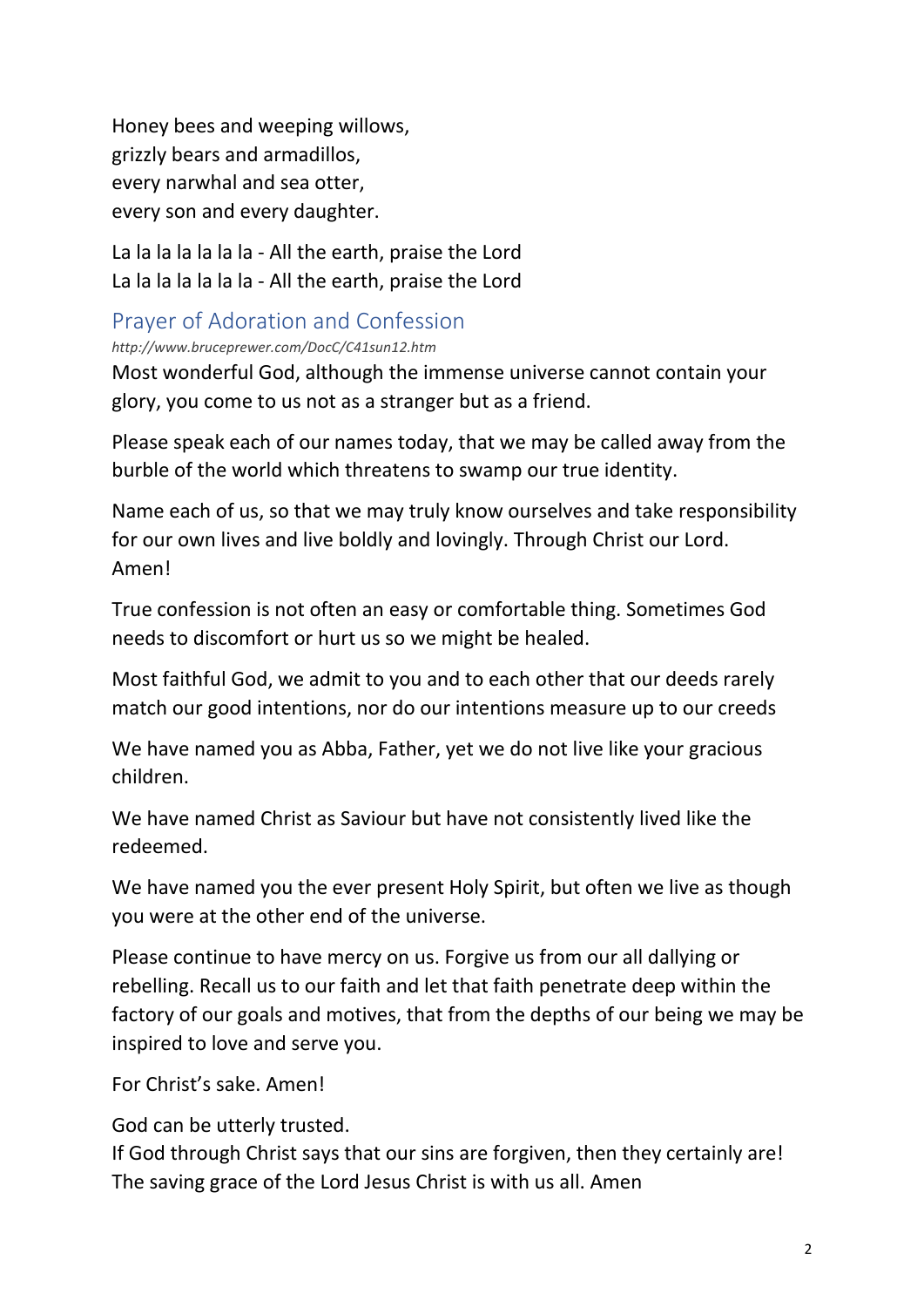#### **Notices**

#### The Peace

Reading 1 Genesis 3:6-13

<sup>6</sup> So when the woman saw that the tree was good for food, and that it was a delight to the eyes, and that the tree was to be desired to make one wise, she took of its fruit and ate; and she also gave some to her husband, who was with her, and he ate.  $7$  Then the eyes of both were opened, and they knew that they were naked; and they sewed fig leaves together and made loincloths for themselves.

 $8$  They heard the sound of the LORD God walking in the garden at the time of the evening breeze, and the man and his wife hid themselves from the presence of the LORD God among the trees of the garden. <sup>9</sup> But the LORD God called to the man, and said to him, "Where are you?" <sup>10</sup> He said, "I heard the sound of you in the garden, and I was afraid, because I was naked; and I hid myself." <sup>11</sup> He said, "Who told you that you were naked? Have you eaten from the tree of which I commanded you not to eat?"  $12$  The man said, "The woman whom you gave to be with me, she gave me fruit from the tree, and I ate."  $13$  Then the LORD God said to the woman, "What is this that you have done?" The woman said, "The serpent tricked me, and I ate."

#### Reflection 1

Don't you just love it when carefully laid plans go wrong? I was putting hinges on my bathroom and toilet doors this week. Measured everything out, measured again. Made a template, tested the template, made adjustments. Routed out the first hinge spot. Looked good, the hinge fitted well. Did the second hinge. That went well. Started to line up the third hinge but something didn't look quite right. Check once, check again. I had routed out the first hinge on the wrong side of the line. Grrrrr!!! So back to fill the hole and put a new hole in the correct spot. I was so careful. But not careful enough. It gave me some grief, but I sighed, pulled myself together and fixed the problem. That's one of the beauties of working with wood. For the most part it is relatively straightforward to fix a mistake. It requires patience, and a willingness to think about the situation and work out the best way to get back on track.

Of course, working with human beings requires a whole other level of patience. Just ask any parent how much patience is required with children. My grandson, Benji, travels at a mile a minute. He is constantly busy and looking for new things to do. His focus is incredible, but it only lasts so long before he is onto the next activity. How my daughter manages to keep her eye on him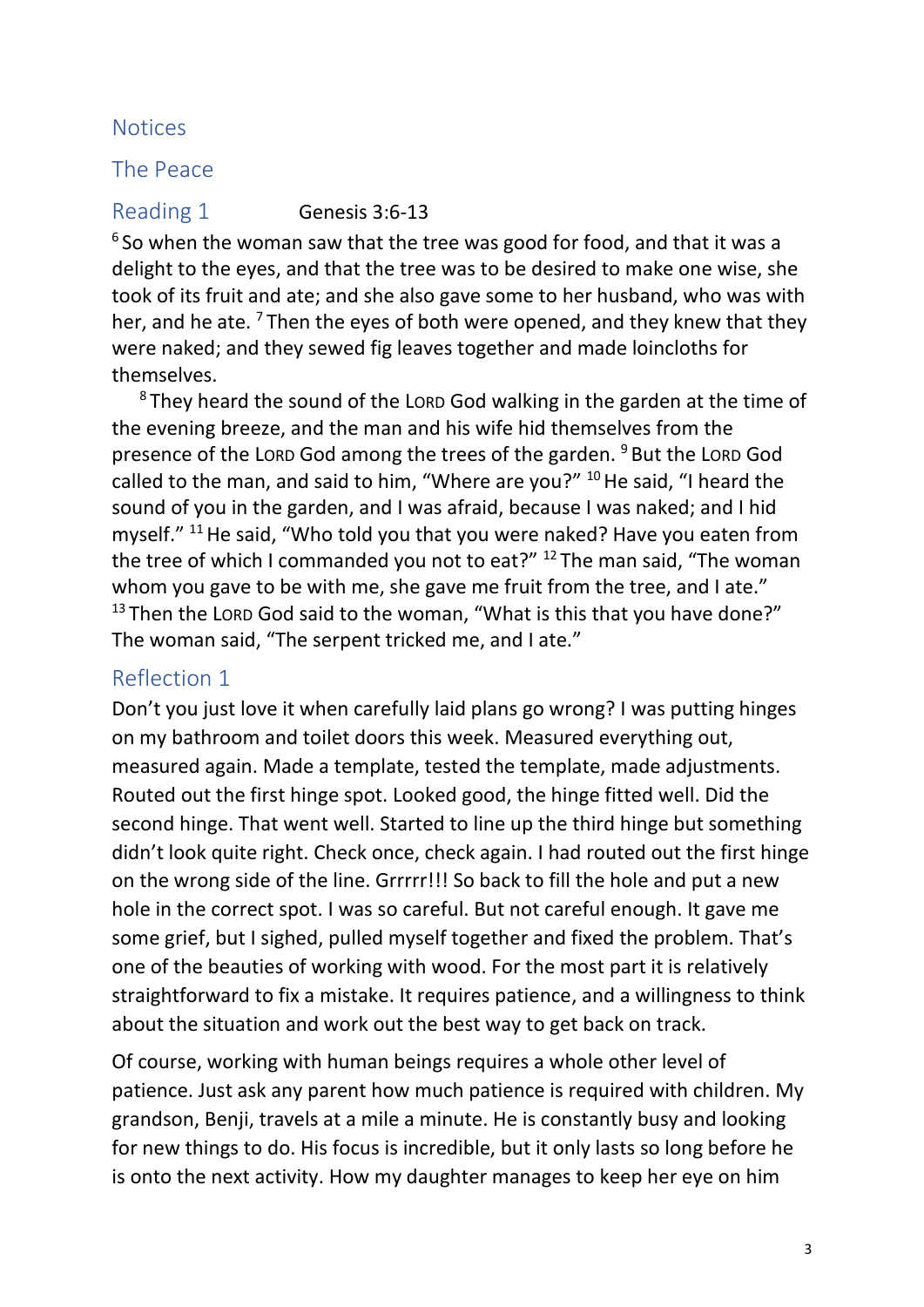and Max at the same time is quite the wonder. Yet with patience and love she is slowly moulding him into a lovely kid who has a heart of gold and enormous creativity.

Watching all that going on from afar leaves me wondering how God manages to be patient with all of us. Just the first two people must have nearly been enough for God to throw out the mould and start again. Think about it for a moment. God created these very first human beings. And they were good. He was pleased with what he had made. And in the evening he would go out and spend time with them in the garden. I find myself wondering what they talked about. Did they watch the way the animals moved around, enjoying the interactions? Did they discuss the biology of the plants, exploring how the open spaces and full forests grew different trees and flowers? Perhaps they talked about how Adam and Eve were learning about each other, finding all those little foibles and preferences that made them different to each other. Maybe they just sat in silence and watched the sun go down and stars come out in the night sky.

But this, it seems, wasn't enough for the man and woman. Having all they had they still wanted more. It was like they had build towers with their blocks and then looked over to see someone else building a tower, and they wanted those blocks too, even though they already had more than they knew what to do with. It was more than just curiosity or jealousy. For some reason they were no longer satisfied with what they had and they wanted more. Everything just seems to go downhill from there. What was it that was so wrong in the original design that it all fell apart so quickly? Or is that the wrong question? What if the question is more like, 'What is the ideal way to design human beings to be the best they can be?' Now, I don't speak for God, but I am inclined to think that we humans are far more like a fine wine than a porcelain dish. We take time to mature and there is no way of knowing how good the vintage is until the bottle is opened and the wine tasted. The metaphor breaks down almost immediately after that, but I think it may give us some insight into what God was doing. God's very good creation wasn't finished on the 6<sup>th</sup> day. It wasn't finished on the  $7<sup>th</sup>$ , and it's not finished even now. In fact, I suspect it won't be finished when the new heaven and the new earth turn up and God comes to live among us.

More than that, I wonder if all the broken bits, the imperfections and the disasters, small and large, are part of that creativity. I'm not saying that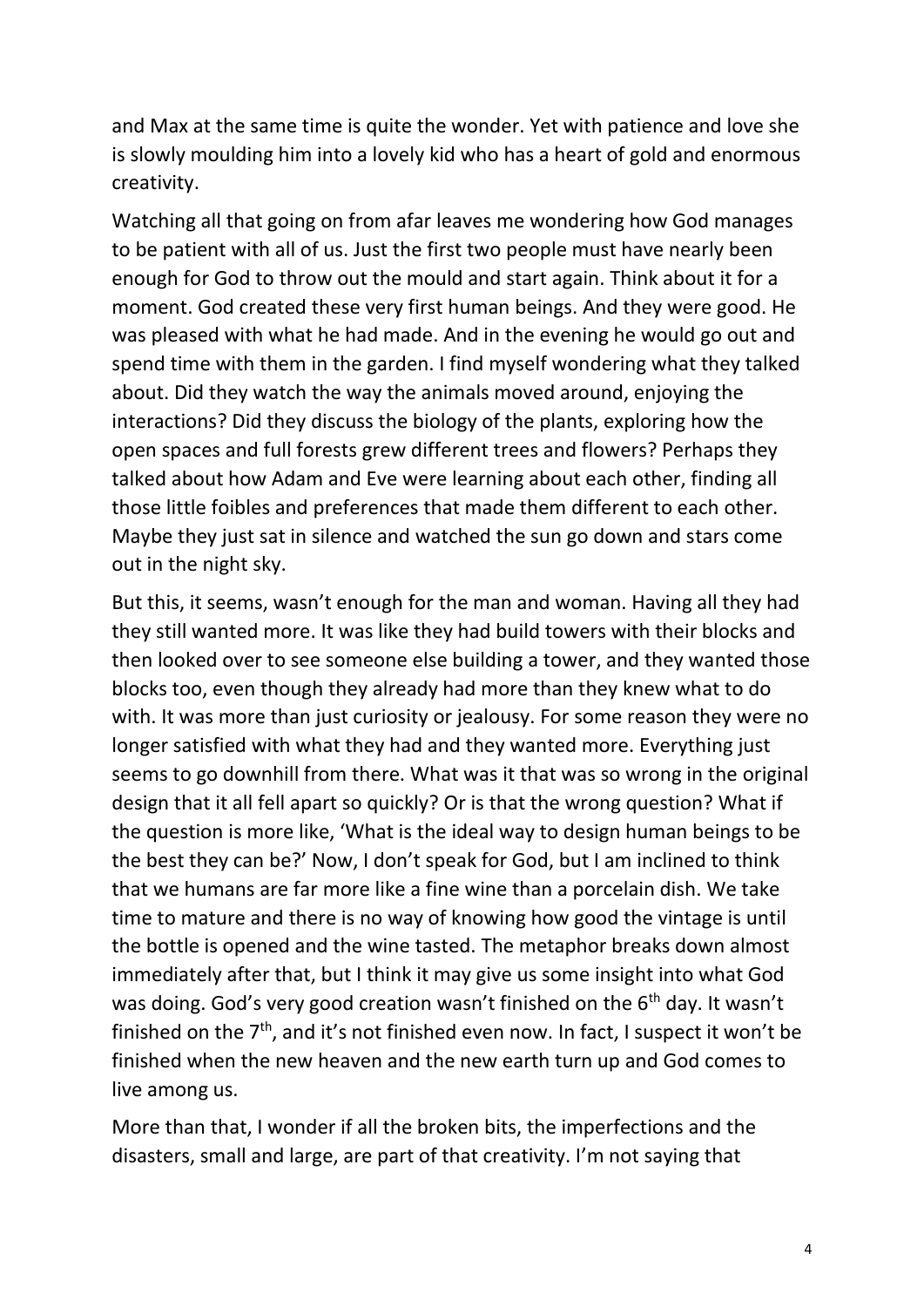everything bad is good. That's not where I'm going with this at all. But what if, just as Jesus had to come and live among us and experience all we experience in order to be able to offer salvation, our own living is a part of us learning how to be a part of the great creation that is God's ultimate design.

I'm reminded of the art of Kintsugi, or golden joinery. Taking broken pottery and repairing it with gold, the final piece more valuable that the original. Could it be that a part of God's creation is discovered in the repairing of the broken pieces of our lives that we bring to God so the end result is greater than the sum of the parts. Maybe we are human kintsugi, put together by the master craftsman with the gold of the Holy Spirit.

Which rather puts God's patience with us in a fresh light. We are imperfect, right from the beginning, and with infinite patience and deep, abiding love, God is piecing us together to become so much more than we ever could have been, left to our own devices.

#### How great is our God

*Chris Tomlin*

The splendour of a king, clothed in majesty Let all the earth rejoice, all the earth rejoice He wraps Himself in light and darkness tries to hide And trembles at His voice, trembles at His voice

> How great is our God Sing with me how great is our God And all will see How great, how great is our God

Age to age He stands and time is in His hands Beginning and the end, beginning and the end The Godhead Three in One, Father, Spirit and Son The Lion and the Lamb, the Lion and the Lamb

> Name above all names, worthy of all praise My heart will sing how great is our God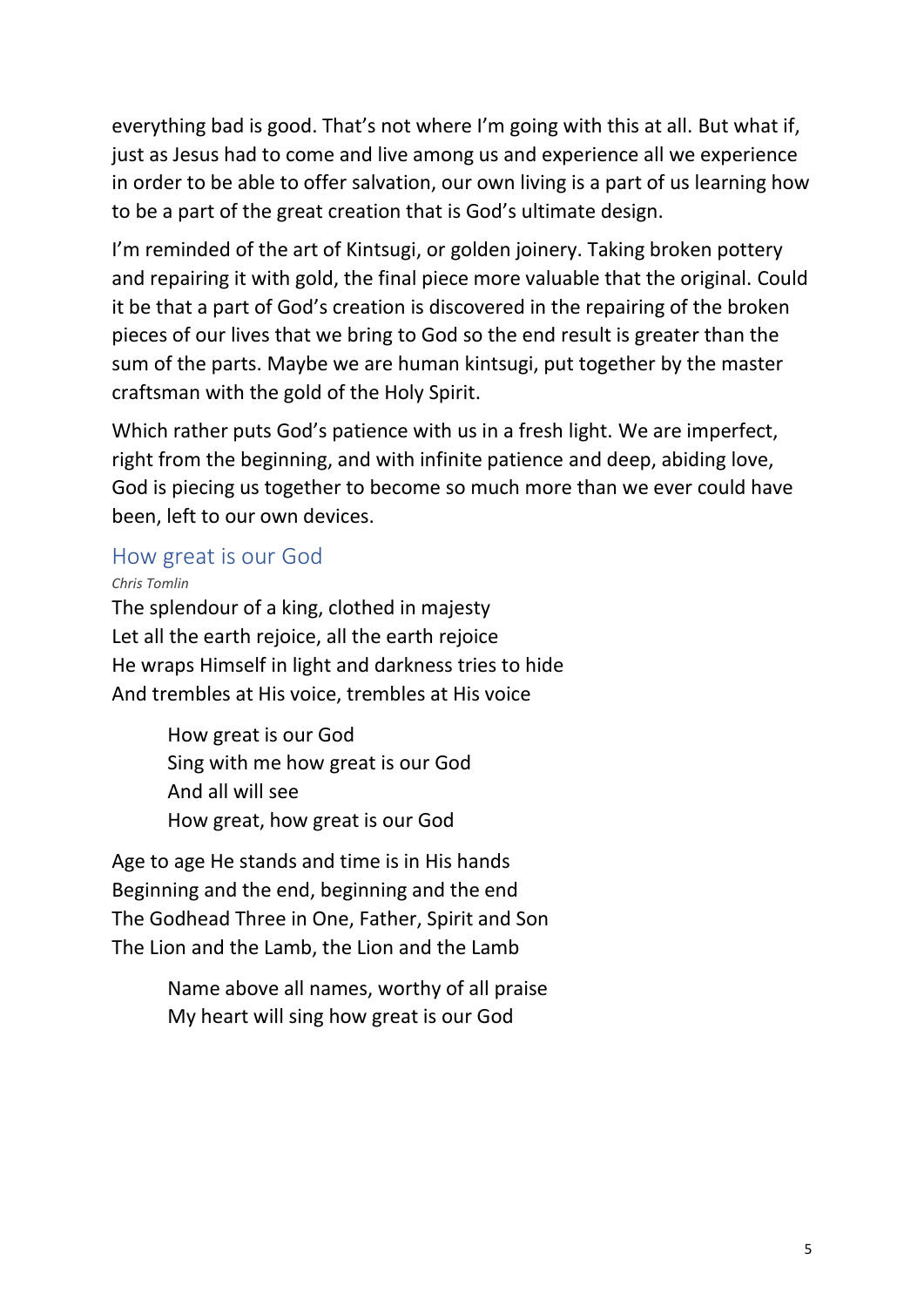# Reading 2 **Acts 7:2-8**

#### <sup>2</sup> And Stephen replied:

"Brothers and fathers, listen to me. The God of glory appeared to our ancestor Abraham when he was in Mesopotamia, before he lived in Haran,  $3$  and said to him. 'Leave your country and your relatives and go to the land that I will show you.' <sup>4</sup> Then he left the country of the Chaldeans and settled in Haran. After his father died, God had him move from there to this country in which you are now living.  $5$  He did not give him any of it as a heritage, not even a foot's length, but promised to give it to him as his possession and to his descendants after him, even though he had no child. <sup>6</sup> And God spoke in these terms, that his descendants would be resident aliens in a country belonging to others, who would enslave them and mistreat them during four hundred years. <sup>7</sup> 'But I will judge the nation that they serve,' said God, 'and after that they shall come out and worship me in this place.' <sup>8</sup> Then he gave him the covenant of circumcision. And so Abraham became the father of Isaac and circumcised him on the eighth day; and Isaac became the father of Jacob, and Jacob of the twelve patriarchs.

#### Reflection 2

I rather suspect there are very few people who find patience comes naturally. It's hardly the domain of the baby or small child – 'I want it, and I want it now.' With no sense of time or idea of delayed gratification, patience is simply not an aspect of their awareness. No, for most of us patience is won by hard graft and effort or by the simply expedient of it being forced on us through illness or some other life event. And dare I say it, for some of us, we never quite get there. I love that old prayer, 'God give me patience. And give it to me now!'

When we look at someone displaying inordinate patience we can be fairly confident that patience is a learned practice honed over time through hardship and difficulty. I don't think it is any coincidence that when Paul writes in Galatians 5 about the fruit of the Spirit, he says one of the fruits is patience. He knows that we need help when it comes displaying patience.

One of the amazing aspects of the story Stephen tells to the leaders of the Synagogue after he is arrested is the unmentioned patience displayed in the story. On the one hand by Abraham and then Isaac and Jacob. Abraham traipsed around the countryside for most of his life, never quite settling anywhere, always on the hunt for the land God had promised him. He patiently waited for the promise. Of course we know that at times he didn't wait patiently at all. He wandered off to Egypt and got into strife there because he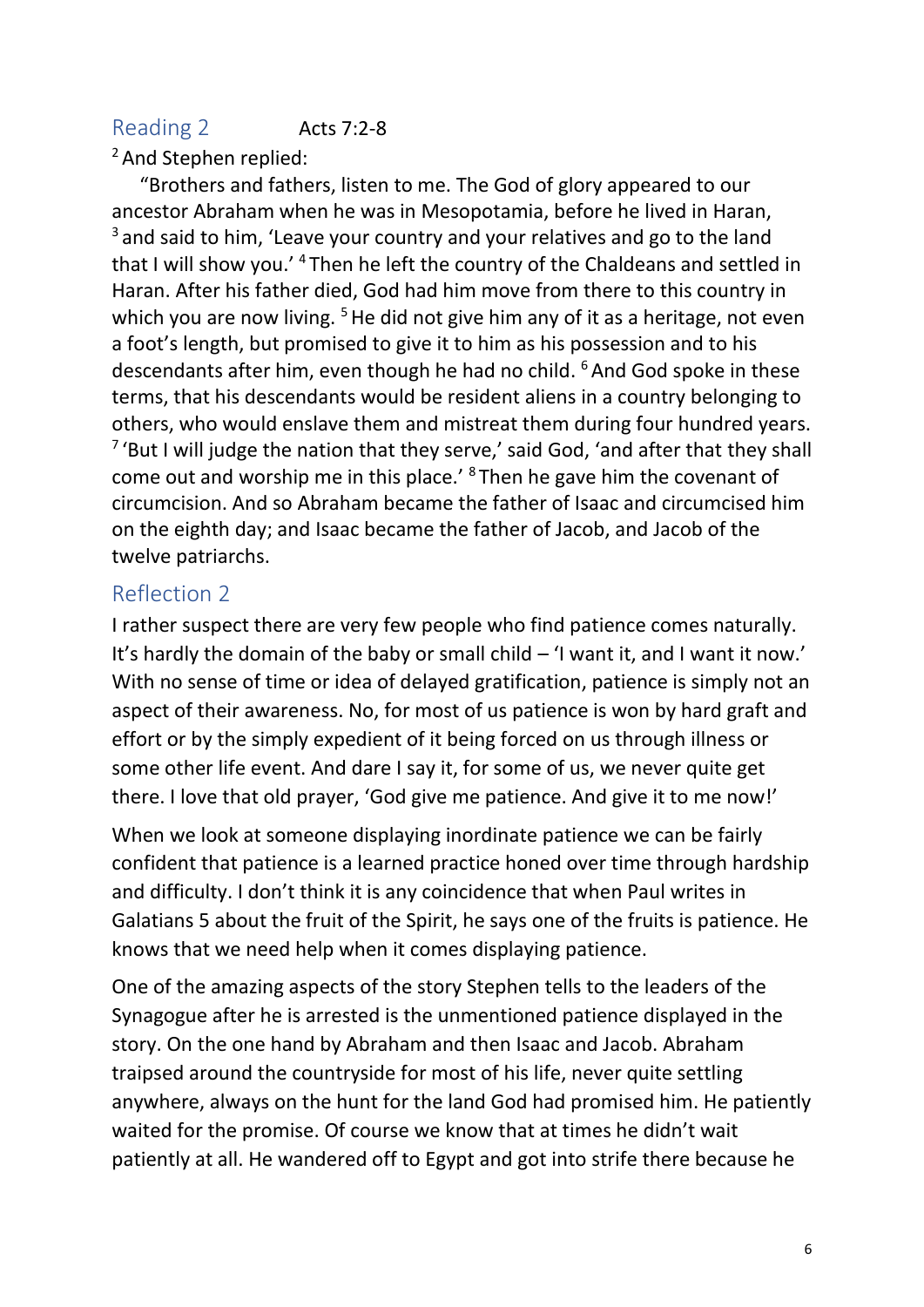wasn't where he was supposed to be. He made plans with kings and tribal leaders. He arranged to have a son by proxy when it looked like it wasn't going to happen with Sarah. The truth is that his patience was hard won and not always consistent. The same could be said of Isaac and of Jacob, neither of whom came by their patience gracefully.

And then there is God's patience. We talk about the patience of a saint. How about the patience of God! Centuries and then millennia and still God is waiting for us to get it together. It all brings me back to the kintsugi of God. The active creativity of, 'Let there be light,' requires the patient creativity of watching for the sunrise, of seeing the moon cross the sky, the stars cycling through the seasons, for it to be made complete. It is as if the activity needs to be balanced by the patience for it to take on its full glory. The rich colours of day are balanced by the soft darkness of night. We create and we wait. In the waiting we continually see nuance and colour and shape that we hadn't seen in the active part of our creating. I find that in much of what I do. I create, and then over time I see ways I can adjust and fine-tune. I also see new ways to appreciate what is before me. The finely laced gold of God is worked through me, through all that I do. Slowly, but surely, something better comes into being.

I want to invite you to wait with me, to be patient with me for a few moments. I will put an image on screen for those who like to wait actively but I encourage you to simply wait for God. Try not to expect God to do something in particular – I think we all do that. See if you can allow the fruit of patience to enrich your soul as you wait for God.

#### We Pray

Incredibly, indescribably patient God, thank you for waiting for us, waiting with us. Teach us to wait with you, to be patient in our creating just as you have been patient with us. Teach us to see beyond our now and into the hope of light and earth and sky, the beginnings of how we came to be. Guide our minds and our hearts as we seek to live out being the creators you created us to be. Amen.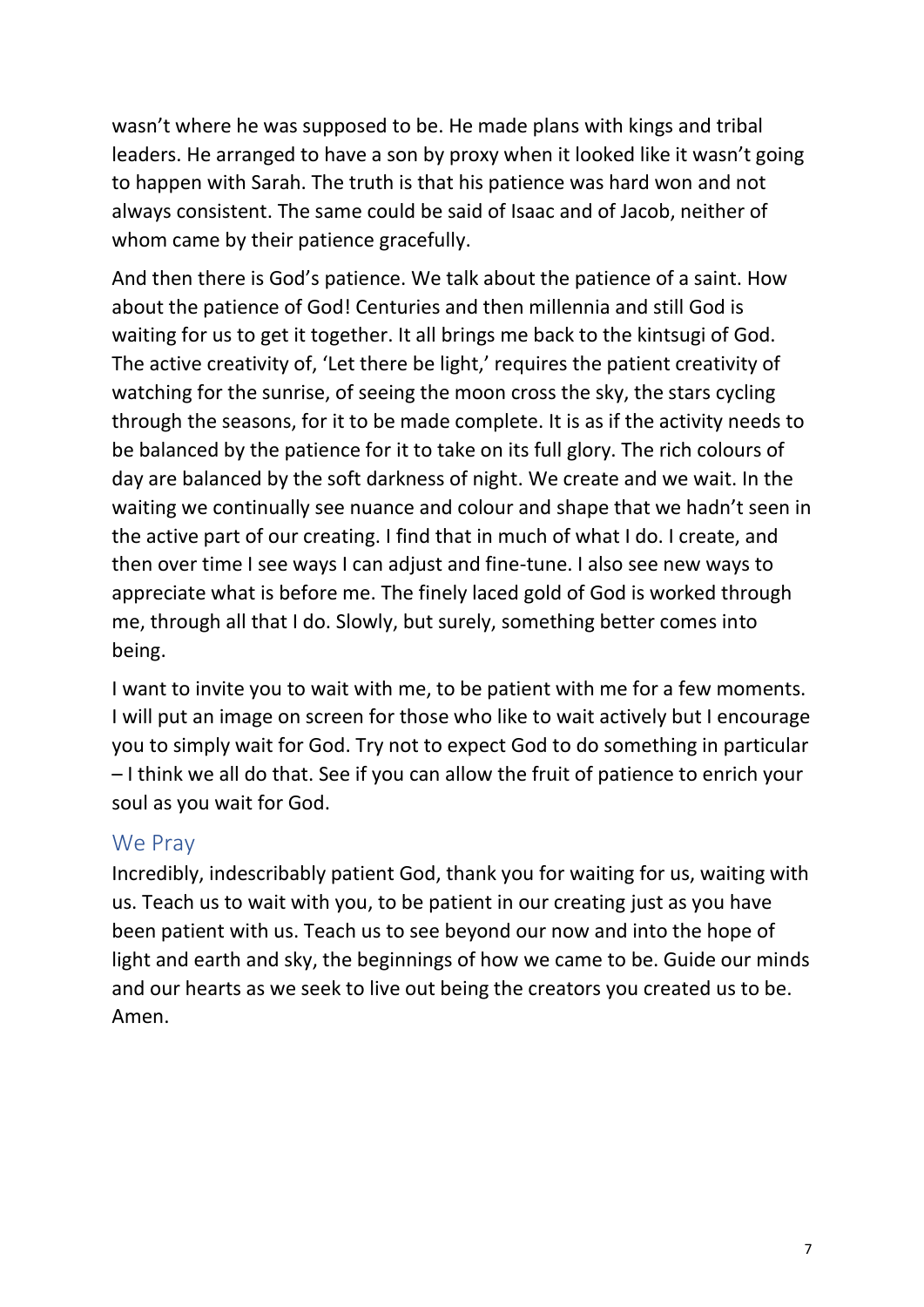### Indescribable

*Laura Story* From the highest of heights to the depths of the sea Creation's revealing Your majesty From the colours of fall to the fragrance of spring Every creature unique in the song that it sings All exclaiming

Indescribable, uncontainable,

You placed the stars in the sky and You know them by name.

You are amazing God

All powerful, untameable,

Awestruck we fall to our knees as we humbly proclaim

You are amazing God

Who has told every lightning bolt where it should go Or seen heavenly storehouses laden with snow Who imagined the sun and gives source to its light Yet conceals it to bring us the coolness of night None can fathom

Indescribable, uncontainable,

You placed the stars in the sky and You know them by name.

You are amazing God

Incomparable, unchangeable

You see the depths of my heart and You love me the same

You are amazing God

You are amazing God

# **Offering**

*https://www.umcdiscipleship.org/worship-planning*

God of power and might, as we offer our gifts to you this morning, we remember how dependent we are on your love and mercy for every good and helpful thing in our lives. We affirm in our giving that all the money and possessions in the world cannot rescue us from the demons that torment and tug at us every day. When we've tried to fix things on our own, we have failed; when we put our trust in your loving power made known to us in Christ, we have found our lifeline. Dedicate these gifts and our lives, that we might not only find our way but lead others toward Jesus, our rock and our redeemer. Amen.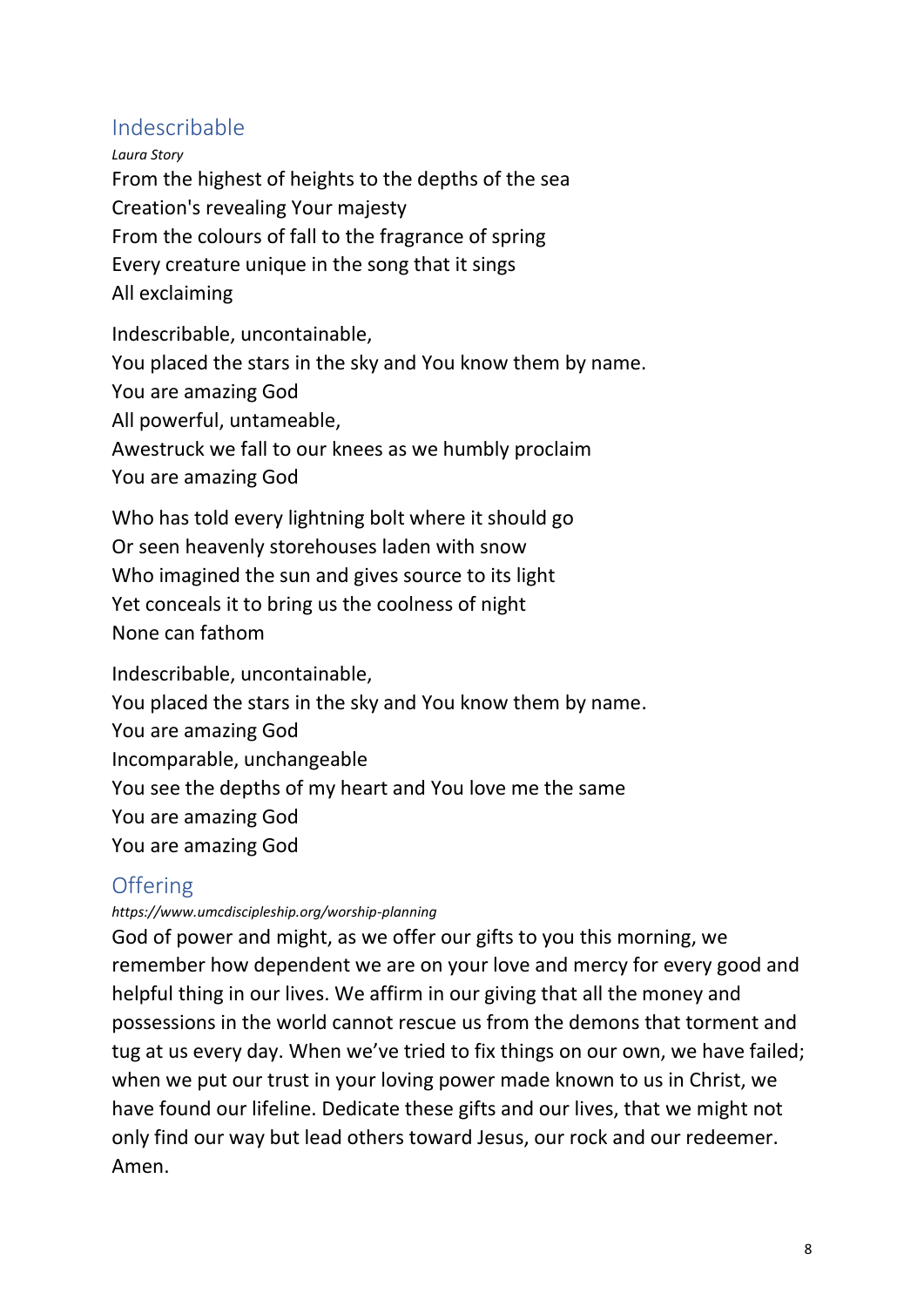# Prayer for Others and Ourselves

*http://www.bruceprewer.com/DocC/C41sun12.htm* For other people, close to us or far off, let us pray.

Wherever some have lost contact with reality, and suffer mental torments through every hour of each day.

*Let your life come in its fullness, loving Healer.*

Wherever some are at last breaking free and taking the first steps towards independence of mind and spirit.

*Let your life come in its fullness, loving Encourager.*

Wherever human beings are physically restrained but remain mentally tough and spiritually and mentally free.

*Let your life come in its fullness, loving Inspirer.*

Wherever they seek a reliable friend, or healer, comforter, adviser, teacher or a sure Redeemer.

*Let your life come in its fullness, loving Counsellor.*

Wherever people suffer the indignities of poverty, the loneliness of misunderstanding, or the crushing brutality or war;

*Let your life come in its fullness, loving Saviour*

Wherever the members of your church have traded liberty for legalism, or the living Truth for dogma, or trust for religious fears;

*Let your life come in its fullness, loving God.*

God of liberty, enable us to enter more completely in to the kingdom of love which has been waiting for us from the beginning of time.

Through Christ, in Christ, for Christ, we so pray. Amen!

# The Lord's Prayer

Our Father in Heaven, holy be your name. Your kingdom come, your will be done on earth as in heaven. Give us today our daily bread. Forgive us our sins as we forgive those who sin against us. Save us from the time of trial and deliver us from evil. For the kingdom, the power and the glory are yours, now and forever. Amen